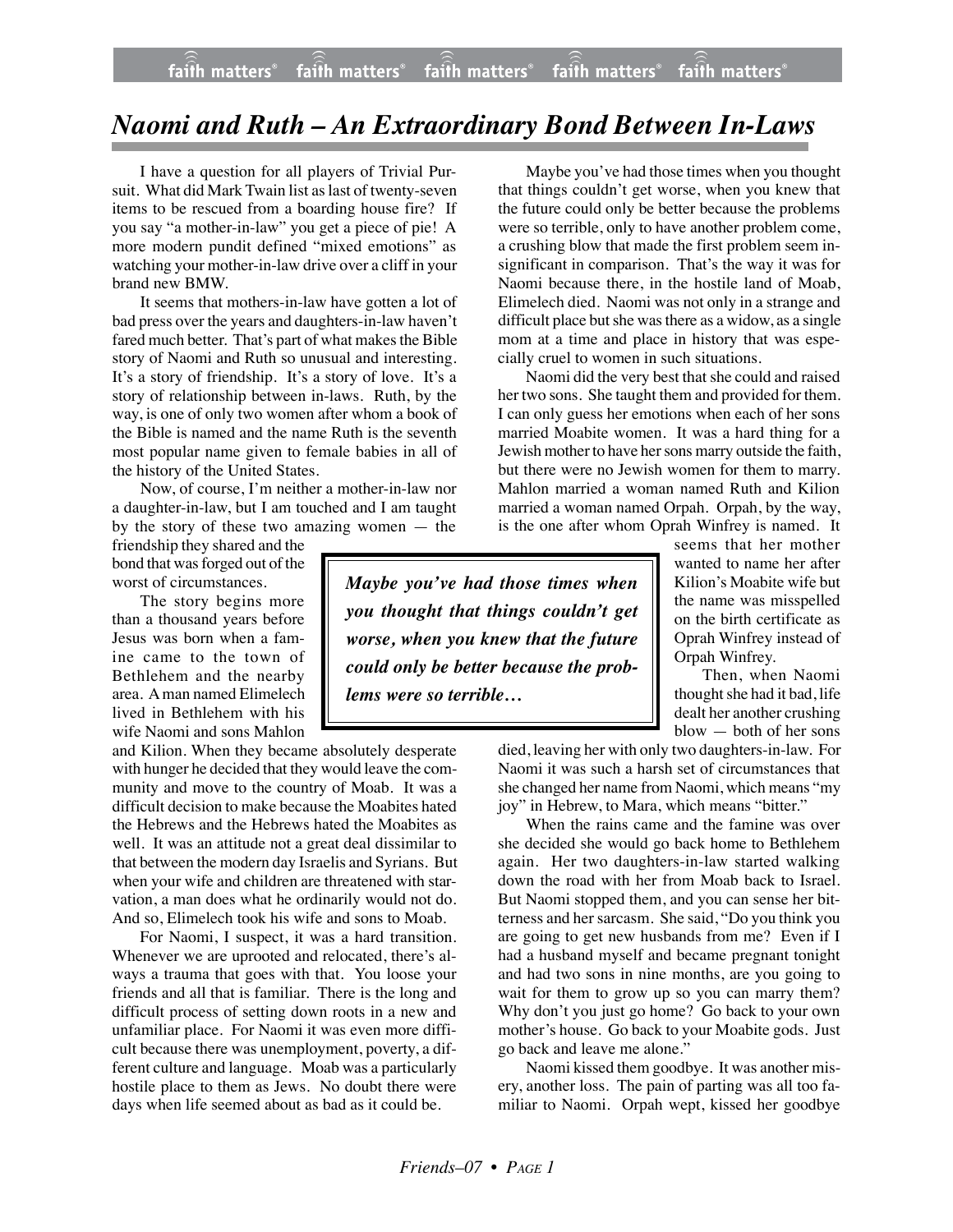and turned to go back home to her mother's house. But Ruth couldn't let go. Weeping, she clung to Naomi and pleaded with her saying, "Don't send me back. Let me go with you. Where you go, I'll go. Where you stay, I'll stay. Your people will be my people and your God will be my God."

Ruth's name means "friendship" and if ever there was a woman who needed a friend, it was Naomi. There on that day, on that road, a bitter old woman and a friendly young woman forged a friendship that would make history. Together, they went back to Bethlehem.

I'd like to guess at what Naomi had expected of that return, what she had told Ruth. Returning home after a long absence is seldom the way we expect it will be. For while we have been gone, we have changed and so have those we once knew. When they got into the village of Bethlehem, people who once knew her walked up to Naomi and said, "Can this be Naomi?" They remembered the women whose parents had named her "my joy." They were stunned by the way she looked and were shocked when she said, "Don't ever called me Naomi again. My name is Mara (bitter)."

Life for them back in Bethlehem was not easy. They were on the low end of the socio-economic spectrum. They had no money, no jobs, no men to take care of them in a culture where that was almost a necessity of survival. And so they had to go on welfare.

The welfare system in place in Israel in those days worked like this: When farmers harvested their fields, they were forbidden by law to make a complete harvest. They had to leave some of the stalks standing, and, if they spilled some grain, they were not to pick it up again, so that those who were poor could come along behind the harvesters and glean the fields clean. The poor were allowed to take what leftovers they could gather, and they would subsist on that.

That was the way Naomi and Ruth were to eat. Of the two widows, Ruth was younger and stronger, so she became the gleaner for the pair. She would go out in different fields each day and bring back what she could scavenge. They would eat some of it, and save some of it so that they could get through until the next harvest season.

One day she was gleaning wheat and barley in the field of a wealthy older man from Bethlehem named Boaz. When Boaz came to inspect the harvest, he noticed Ruth and turned to one of his employees and asked about her. When told who she was, he immediately recognized her name because she was quite famous in the village of Bethlehem. Everyone knew about her. And even though the general prejudice was to hate the Moabites, they respected her. They were impressed with this young widow who loved her mother-in-law enough to leave her own land and family and religion to come home with Naomi to Bethlehem. They were impressed. And so was Boaz when he met her.

When Boaz started talking to Ruth he said, "You know, I have a lot of fields. Why don't you just do your gleaning here every day? Don't even go to anybody else's field, and I will instruct my employees to protect you and to provide for you because it's a dangerous thing for a woman to be alone at harvest time. These are difficult days in the land of Judah. I'll just see to it that you are cared for." Then he told some of his employees to leave some extra stalks standing. In fact, after they had gathered and bound the stalks together, they were to occasionally pull some out and leave them behind for her to gather. That day, when Ruth went back home to Naomi, her basket was full to the brim and overflowing. Naomi, who had had more than her share of difficulties, was delighted. When she saw all that Ruth had gathered she said, "May the Lord bless the man who gave so freely and abundantly."

As they talked about her day gleaning, Naomi asked whose field it was. Ruth said that it belonged to a man named Boaz. "Boaz!" Naomi said, "Why, he's a relative of my husband Elimelech," and with that, a mother-in-law's brain went into gear!

First, she had to take some time to explain the complicated Hebrew laws to her Moabite daughterin-law. They are difficult for us to understand as well. Naomi explained that families are very important in Israel, and so the laws are set to continue and perpetuate the family and the clan and the tribe. For example, they have levirate marriage, "levir" being the Hebrew word for brother. According to this law, if a man dies with no children, it becomes the responsibility of his brother, cousin or other relative to marry that widow, and when they have a child, especially a son, that first born is legally counted and named as if he were the son of the man who died.

Then she said, "We have another law. It's called the Law of the Kinsman-Redeemer." This was a law where a relative would buy property left by the deceased or which was foreclosed on so that it would stay in the family or clan. The closest relative can buy or redeem the land.

"There's a relationship between these laws," Naomi explained. "For, you see, if the kinsman-redeemer buys the land and there's a widow who doesn't have a child, then, in the buying of the land, the kinsman-redeemer must also marry the widow." She had to also add a disclaimer that a lot of people didn't like these laws. There were people who wanted the land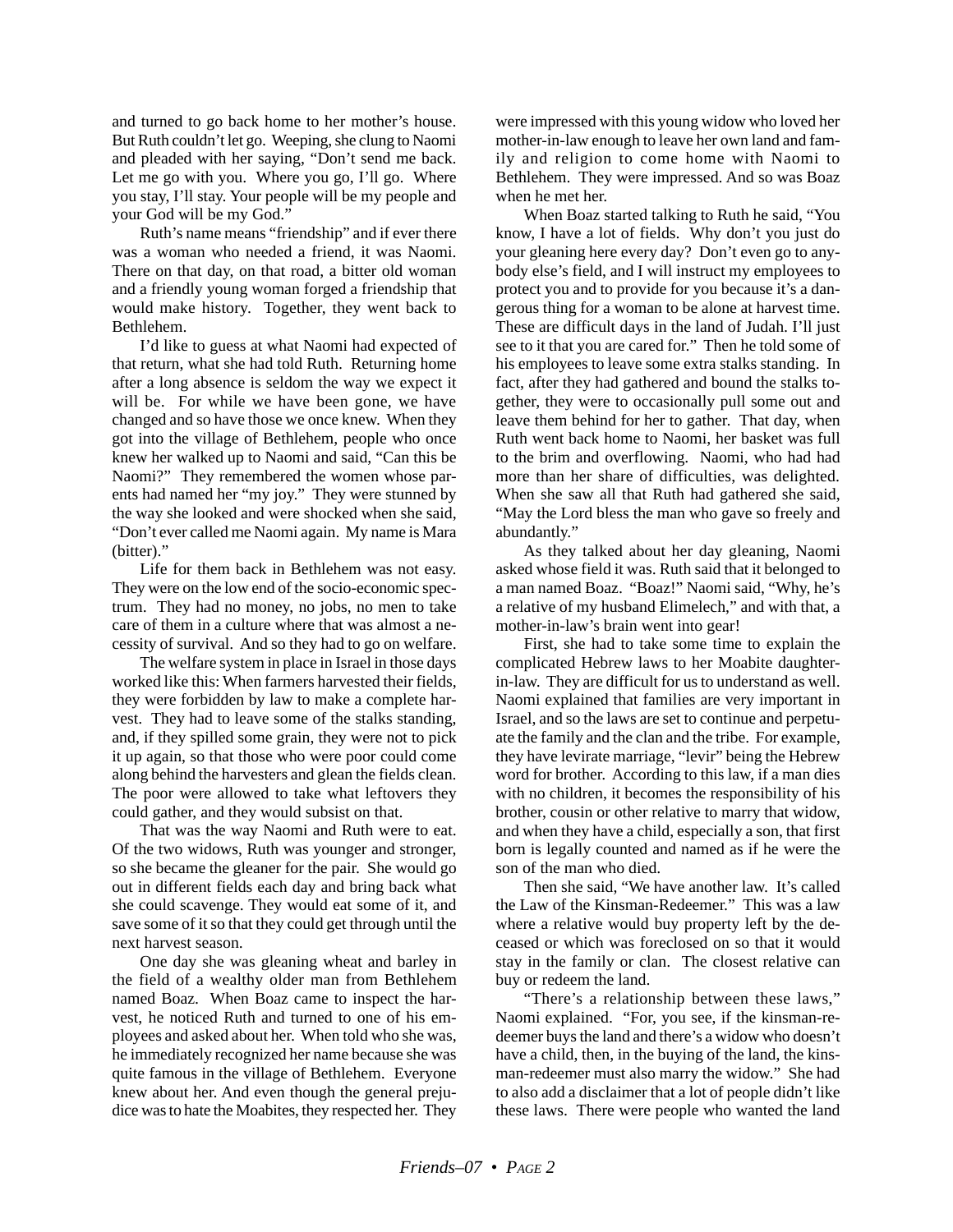but didn't want the wife. And most men didn't want their first son belonging to some dead relative. Besides, if there were no more sons born, it would jeopardize the man's own family property.

Now, all this being explained to Ruth, you probably have already guessed what Naomi had in mind here. She had it all figured out, all planned. Boaz was a relative. He could buy Elimelech's land and marry Ruth. Ruth would get a husband and Naomi would get a grandchild and they both would escape poverty. She just hadn't mentioned anything to Boaz! And you think to yourself that this woman sort of fits the stereotype of a mother-in-law – perhaps yours. You wonder why I am coming to her defense when she sounds manipulative and meddlesome. Well, let me explain why.

I find Naomi to be someone who genuinely loved Ruth, who really believed that what she was proposing was in Ruth's and everybody else's best interest. Also, there was a certain measure of self-sacrifice in what she was proposing, for if she could get Ruth married to Boaz, she would lose her dear daughter-inlaw from her home.

Most mothers-in-law say they are doing things in every ones' best interest, so you have to judge each

case separately. But let me still come to Naomi's defense. For I would contend that what she suggested grew not out of being meddlesome nor manipulative, but out of the relationship that they had together. I also believe that the reason

Ruth accepted Naomi's involvement is a combination of Ruth's graciousness and the extraordinary relationship these two women shared. Through the bond forged by widowhood, poverty, relocation and the sharing of difficult times together, they had built a relationship that allowed Naomi to do what she did.

In the first year that Charleen and I were married, we lived in an 8 by 46 foot mobile home. It was so cold in winter that our oil furnace would run twentyfour hours a day, but the pipes would still freeze. Whenever that happened, in order to go to the bathroom, we had to go a half-mile down the road to a gas station. We also had some times of unemployment and many days with very little money. Those days were hard in many ways, but wonderful as well. While we had very little, we had each other, and we grew closer than we might have in warmth and prosperity.

And so it was for Naomi and Ruth. Their hard times together had made their relationship all the stronger and it was out of that relationship that Naomi proposed her plan. But once again she had to do some explaining to Ruth about their cultural customs. She told her that in their country the threshing floor was an extremely important place. It was carefully located and constructed on the side of a hill where the wind blows through in the afternoon. The gathered harvest is thrown up into the air as the wind blows and the chaff is blown away and then the grain falls to the smooth threshing floor. When the grain is all piled up, the men who have harvested it and the men who own it sleep there all night in order to protect it from thieves.

"So here is what I want you to do, Ruth. Tonight, now that the harvesting is done for the day, there will be a time of partying. After the partying is over, Boaz and his men will be sleeping on the threshing floor. I know that this might sound strange to you because you're from Moab, but after dark, when everybody's asleep, I want you to sneak in and find Boaz. While he is sleeping, gently lift his blanket and expose his feet. Then I want you lie down at his feet and wait for him to wake up."

Now would you trust your mother-in-law enough to do these things? Naomi went on to instruct Ruth, "When he wakes up you are to say, 'Will you cover me with the corner of your blanket?' Do you understand, Ruth?" Naomi went on to explain that in that

*…there is an almost irresistible attraction to a God who cannot be hidden by our miseries or extinguished by our pain.*

culture these actions communicated a proposal of marriage. Ruth would be symbolically saying, "I want to come under the cover and the protection of the blanket of your life." To do that

put her in an extremely vulnerable position. But she had come to trust Naomi's judgment and so she did exactly what she said.

When Boaz awakened and saw Ruth at his feet his answer to her request was "yes," knowing full well what all this meant. To protect Ruth's reputation, he quickly told all his employees to keep quiet about her being there. The next day he went to the town gate where all the business of the community was done and there, before the elders of the town, he announced that Naomi was offering Elimelech's property for sale. He knew that there was another relative closer than he was, but Boaz hoped he wouldn't want the land.

To the heart-sinking disappointment of Naomi and Ruth, the other relative said he would buy it. But Boaz kept his cool and said, "You understand, of course, that when you buy the land you also need to marry Mahlon's widow?" The other relative had a sudden change of mind and told Boaz to buy it himself — he wasn't ready to get married! Then the two men exchanged sandals which, in their culture, made it a done